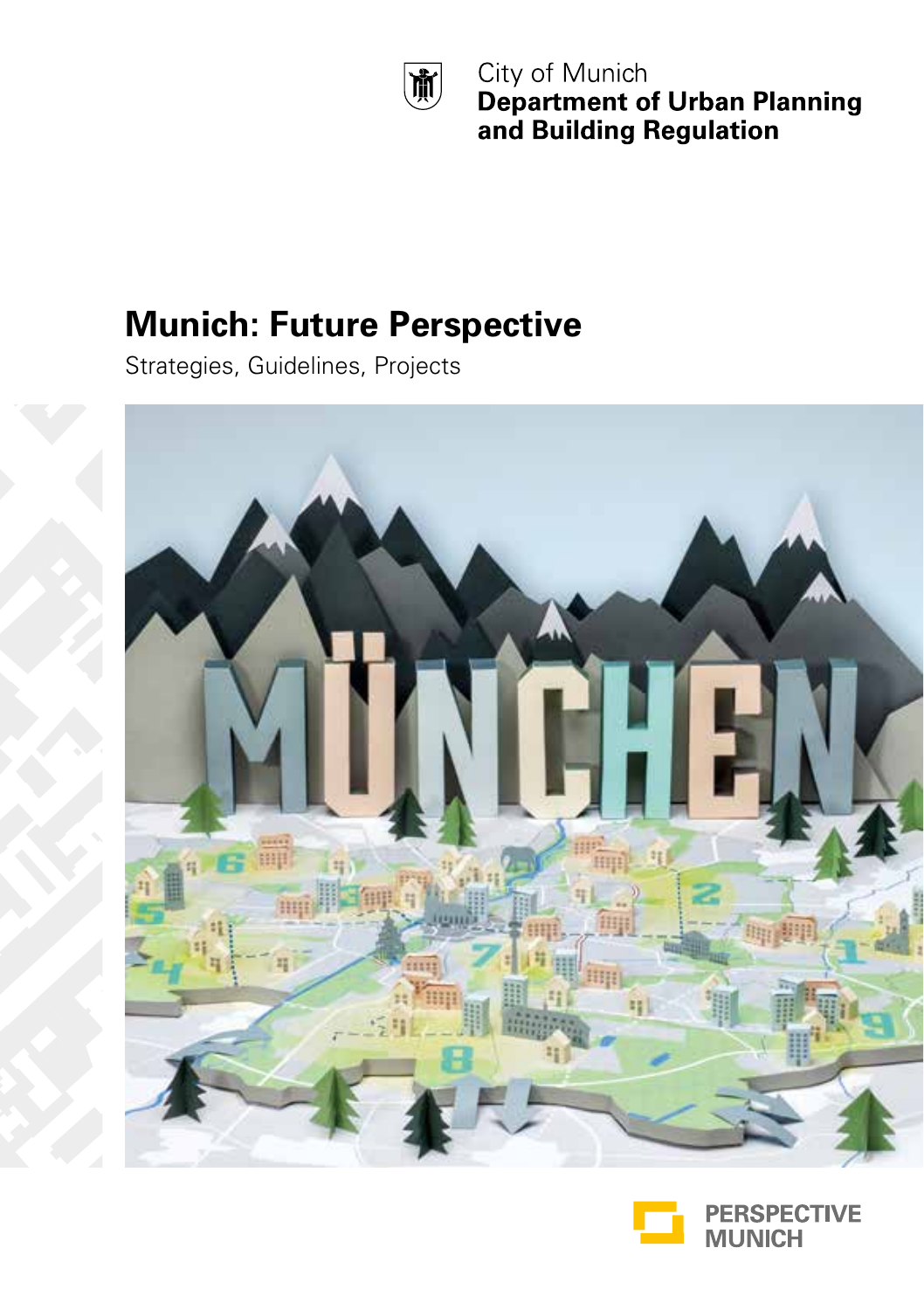

**Transition Dialogue**  $\frac{1}{2}$ 

# $\mathbb{R}$

 $\overline{\phantom{a}}$ 

Every urban society is a market of the most varied interests as well. Citizens, companies, policy-makers, administration representatives – all these stakeholders have their particular expectations with regard to their city. However, when pressure on growth is high, these needs increasingly collide.

Public relations and an active culture of participation are hence key elements of Perspective Munich. Effective "planning in progress" can only succeed when based on reliable information and long-term oriented communication.

Under the motto **"München MitDenken"**, updates to Perspective Munich were discussed with the general public in the spring



of 2012 via a cross-media participation process – a dialogue about the fundamental goals of urban development. Alone the electronic pin wall, named www.muenchen-mitdenken.de brought 198,000 visitors, 2,000 contributions and comments and 12,000 ratings.

Munich's people are, above all, concerned about the quality of life in their city as a consequence of its growth. The discussion has been and remains controversial, for example, the desire for affordable housing on the one hand and the wish to protect established structures against subsequent densification on the other. The challenge of integrated urban development planning is to balance such opposing interests.

#### **Other key issues:**

- More participation in decision-making processes
- More quality when implementing new building and subsequent densification projects
- Development and revaluation of public transport as well as pedestrian and bicycle traffic
- Retaining attractive green areas
- Improving the offer of day care facilities and youth leisure activities
- Shaping public space
- Improving regional cooperation

"A city that grows dynamically faces enormous pressure for change. Mobility, housing space, architecture, nature, social aspects – the city administration is faced with the challenging task of creating conditions that allow the preservation of our city's identity. The cooperation of all city departments and the vigorous participation of citizens is needed to achieve the best outcome for our city and its people. This is why we have Perspective Munich!"

#### **Dieter Reiter Mayor of the Bavarian State Capital of Munich**

"With Perspective Munich, we can capitalise on a flexible orientation framework for future urban development and have a binding objective that many departmental plans and measures are aligned with".

**Prof. Dr.(I) Elisabeth Merk Department of Urban Planning and Building Regulation**

We are the city – and we keep on growing. According to available forecasts, the number of Munich's inhabitants will increase by about 230,000 by 2030 compare to the figures of 2013. This growth poses immense challenges and crucial questions for the city: How do we retain our quality of life? How do we respond to the lack of affordable living space? How do we solve area conflicts? How do we avoid social polarisation? At the same time, global challenges such as climate change and scarcity of resources require our attention as well. That Munich will change its look is therefore certain.  $\overline{\phantom{a}}$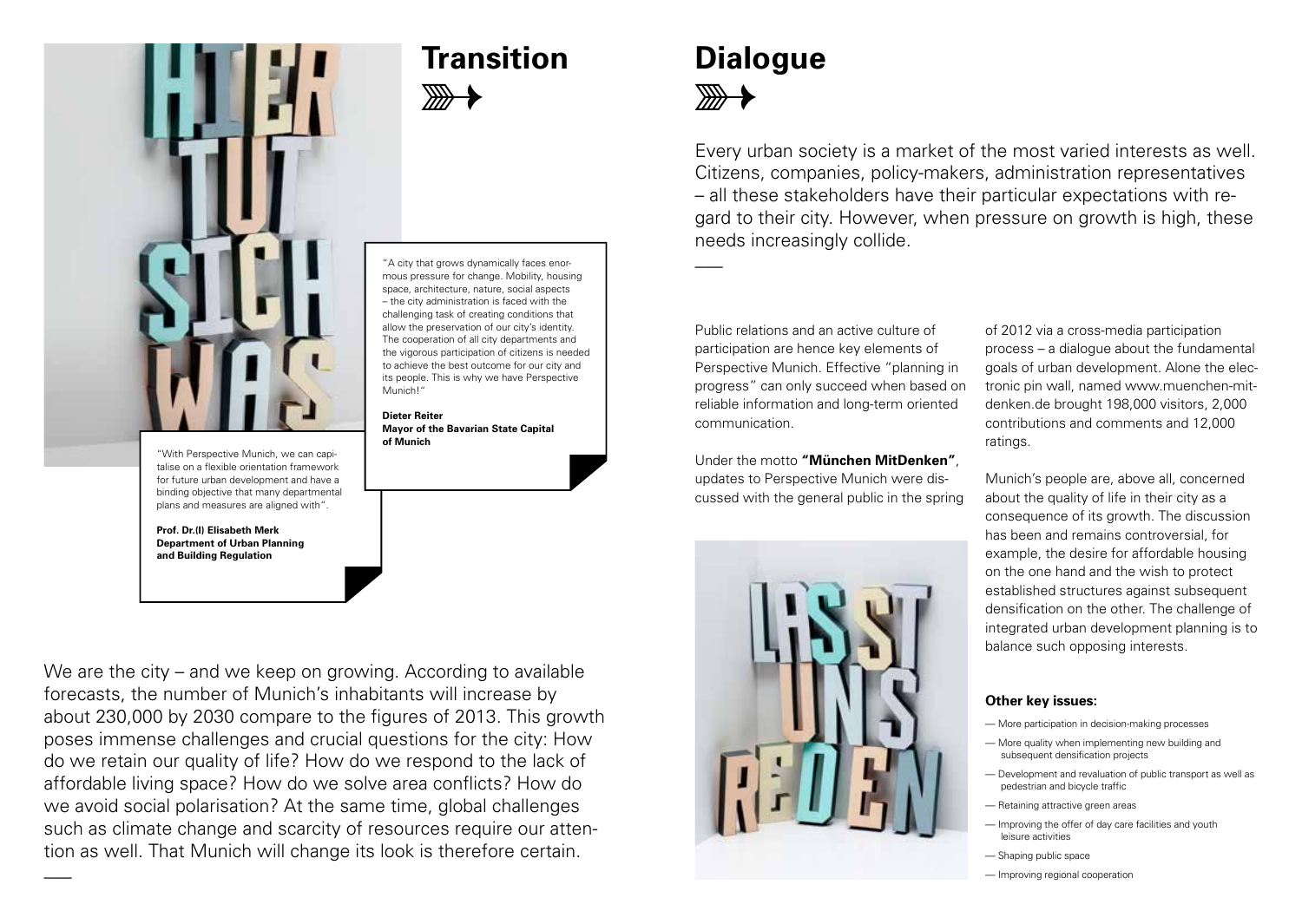

The Perspective Munich urban development concept was established by the city council in 1998 for the first time and since then has been updated several times. The guiding principle, the four strategic guidelines and the ten action areas of urban development were recently added.  $\overline{\phantom{a}}$ 

In the form of eight key statements, the new **guiding principle** – City in Balance – bundles the goals and values of urban development as stipulated in the guidelines.

The elements of the guiding principle are substantiated using the four new **strategic guidelines**: "Foresight and Cooperative Management", "Open Atmosphere and Attractive Appearance", "High Quality and Characteristic Urban Spaces", "Caring and Committed Urban Society". These strategic guidelines are cross section-oriented uniting substantial action areas and future challenges. In the overall system, they represent a link between the generally formulated guiding principle and the differentiated thematic guidelines.

The currently existing 16 **thematic guidelines** contain rather specialized objectives on almost all the important urban development issues, such as business, cityscape, social aspects, mobility, education, health and ecology. Together with the strategic guidelines they provide direction and define goals for the future urban development. The thematic guidelines are continuously updated, supplemented subject-specifically and evaluated at reasonable time intervals.

A varying number of l**ead projects, action concepts and programmes** are allocated to the guidelines. Here, objectives are implemented and turned into concrete projects and programmes. At present, there are about 60 such projects across all thematic areas.

The ten currently existing **action areas** extend the technical and holistic urban perspective by a sub-spatial view. They outline the specialised key areas of Munich's urban development across disciplines and focus on individual city districts that are characterised by exemplary development opportunities, but also bear risks and hence require special attention and care.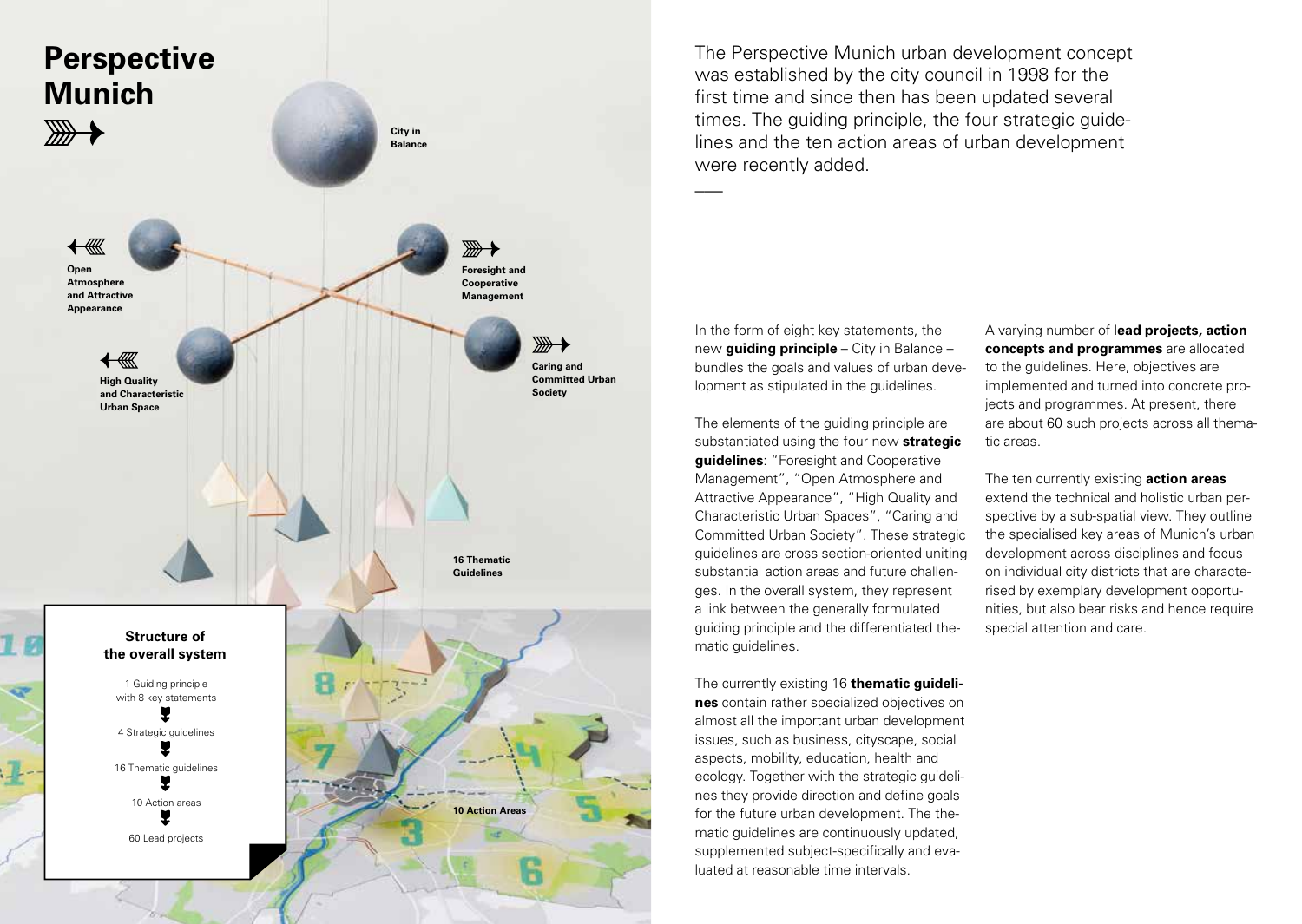## **City in Balance**

In the form of eight key statements, the new guiding principle bundles the goals and values of urban development as stipulated in the guidelines. The four strategic guidelines are cross section-oriented uniting substantial action areas and future challenges. They demonstrate in which direction Munich wants to develop in the future.

#### **Guiding Principle**

 $\overline{\phantom{a}}$ 

#### **Strategic Guidelines**

In order to generate an equilibrium of interests, the key statements are regularly weighted and correlated.

Key elements hereby are balancing the **external orientation** while considering **internal effects** as well as the promotion of **diversity** in our city without putting the **cooperation** among members of the urban society at risk.



## **Open Atmosphere and**

## **Attractive Appearance**

What do we have to do in order to assure the attractiveness of Munich and its region in terms of residence, business location and cultural centre?

#### $\mathbb{R}$  **+ High Quality and Characteristic Urban Spaces**

What are our expectations regarding the city area?

How can we preserve and improve urban qualities?

What are the characteristics of Munich and its parts of town?

#### **Caring and Committed Urban Society**

How do we want to live together?

How can we support social coherence or committment of the citizens?

#### **Foresight and Cooperative Management**

How do we cope with insecurities? How do we preserve the steering- and action capability of our city?

#### Which actors do we need?

## **Thematic Guidelines**

The thematic guidelines comprise specialised target statements, which are binding for the implementation of measures and programmes. Contents are prepared under the aegis of the technically responsible departments and will be continuously updated.  $\overline{\phantom{a}}$ 

#### *<del>■→</del>* New **Guideline "Social Affairs"**

How can population groups be supported that are negatively affected by Munich's dynamic growth, and how can the cooperation among members of its urban society be strengthened?

#### **E** New **Guideline "Smart City Munich"**

Illustrates how the systematic use of information and communication as well as of resource-protective technologies can help mastering the transition to a post-fossil fuel dependent society in the 21st century.

#### **Adopted Guidelines:**

Guideline 1

**Safeguarding and promoting employment and economic prosperity**

#### Guideline 2

**Improving cooperation in the region – strengthening the competitiveness of the economic area**

#### Guideline 3

**Safeguarding social harmony through social local government policies**

#### Guideline 4

**Strengthening neighbourhoods by developing districts** 

#### Guideline 5

**Creating future-oriented residential structures through qualified inner-city development – "Compact, Urban, Green"**

#### Guideline 6

**Preserving Munich's cityscape – promoting new architecture**

#### Guideline 7

**Maintaining and improving mobility for all – city-compatible traffic management**

#### Guideline 8

**Securing social cohesion and citizen safety through local security, social, educational and cultural policies**

#### Guideline 9

**Profiting from opportunities offered by new media – promoting basic services, public access, media skills and the media industry**

#### Guideline 10.1

**Developing ecological standards and safeguarding natural resources**

#### Guideline 10.2

**Ecology – climate change and climate protection**

#### Guideline 11

**Safeguarding Munich's leisure and recreational value by offering varied facilities to different target groups**

#### Guideline 12

**Strengthening culture – creating scope for innovation and experimentation; dealing with our cultural heritage, cultural memory and international cultural developments**

#### Guideline 13

**Supporting children and families – making Munich more family-friendly**

#### Guideline 14

**Education in Munich – fair and future-proof, metropolis-oriented and cosmopolitan**

#### Guideline 15

**Health – meeting challenges, creating perspectives, promoting quality of life**

Guideline 16 **Munich – city of Knowledge**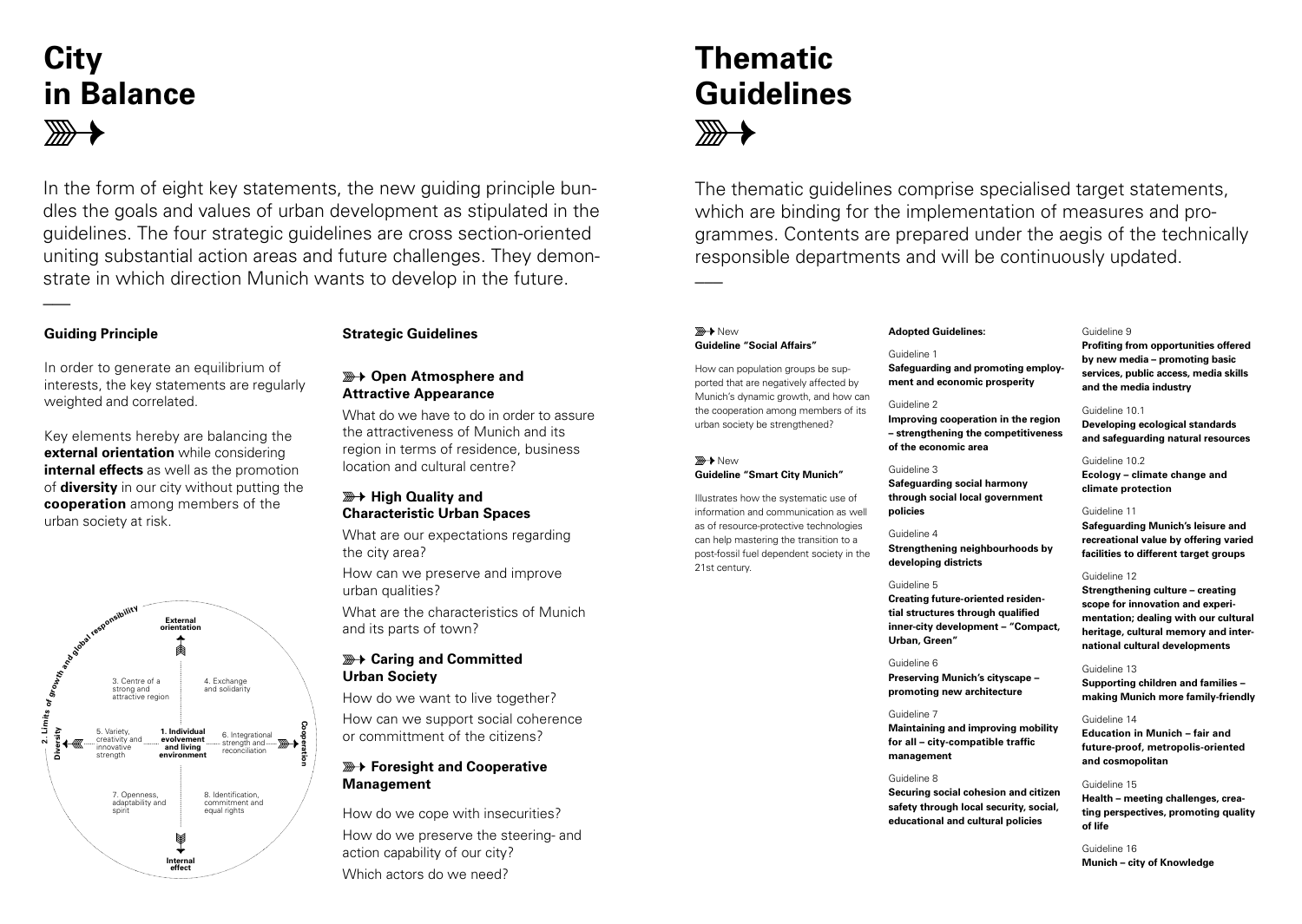

In some Munich districts potentials and opportunities, but also challenges and risks are concentrating. Ten hot spots of urban change were referred to as action area. **\_\_\_** In some Munich districts potentials and opportunities, but also challenges and risks are concentrating. Ten hot spots of urban change were referred to as action area.

These areas of urban development are chartion, requiring special care and an integrated tion, requiring special care and an integrated These areas of urban development are charpotentials of the guidelines and to improve dynamism and by there higher need for acpotentials of the guidelines and to improve dynamism and by there higher need for acfuture integrated concepts will specify the future integrated concepts will specify the acterised both by there high development acterised both by there high development interdisciplinary target statements for this interdisciplinary target statements for this all city departments and districts, optimal all city departments and districts, optimal approach by different participants. In the areas. By bundling competences, across conditions are created to fully exploit the approach by different participants. In the areas. By bundling competences, across conditions are created to fully exploit the the development opportunities on-site. the development opportunities on-site.

1. Freiham – Neuaubing – Pasing – Westkreuz<br>Lively neighbourhoods on the old and new outskirts Lively neighbourhoods on the old and new outskirts **1. Freiham – Neuaubing – Pasing – Westkreuz** of town **2. Romanplatz – Laim – Ratzingerplatz**<br>Centres and public areas along the western tram tangent Centres and public areas along the western tram tangent **2. Romanplatz – Laim – Ratzingerplatz**

3. Around the Ostbahnhof - Ramersdorf - Giesing **3. Around the Ostbahnhof – Ramersdorf – Giesing**

Urban housing near the city centre Urban housing near the city centre

S8 tunnel, underground extension, housing construction S8 tunnel, underground extension, housing construction and landscape protection and landscape protection 4. Munich's northeast **4. Munich's northeast**

5. Messestadt - Riem - Trudering **5. Messestadt – Riem – Trudering**

Merging old and new urban structures Merging old and new urban structures

6. Neuperlach **6. Neuperlach**

Integrated living, new centre, and innovative educational Integrated living, new centre, and innovative educational provisions provisions

Art, science, culture, creativity, living, sports and recrea-7. Between Kunstareal and Olympiapark **7. Between Kunstareal and Olympiapark** tion in the urban context

8. Between Milbertshofen and Freimann **8. Between Milbertshofen and Freimann**

Living, working, education and sports in Munich's north Living, working, education and sports in Munich's north 9. Allach-Untermenzing **9. Allach-Untermenzing**

10. Outskirts and Munich's green belt<br>Climate protection and recreation at the city limits High quality development on the outskirts of town High quality development on the outskirts of town **10. Outskirts and Munich's green belt**

Climate protection and recreation at the city limits